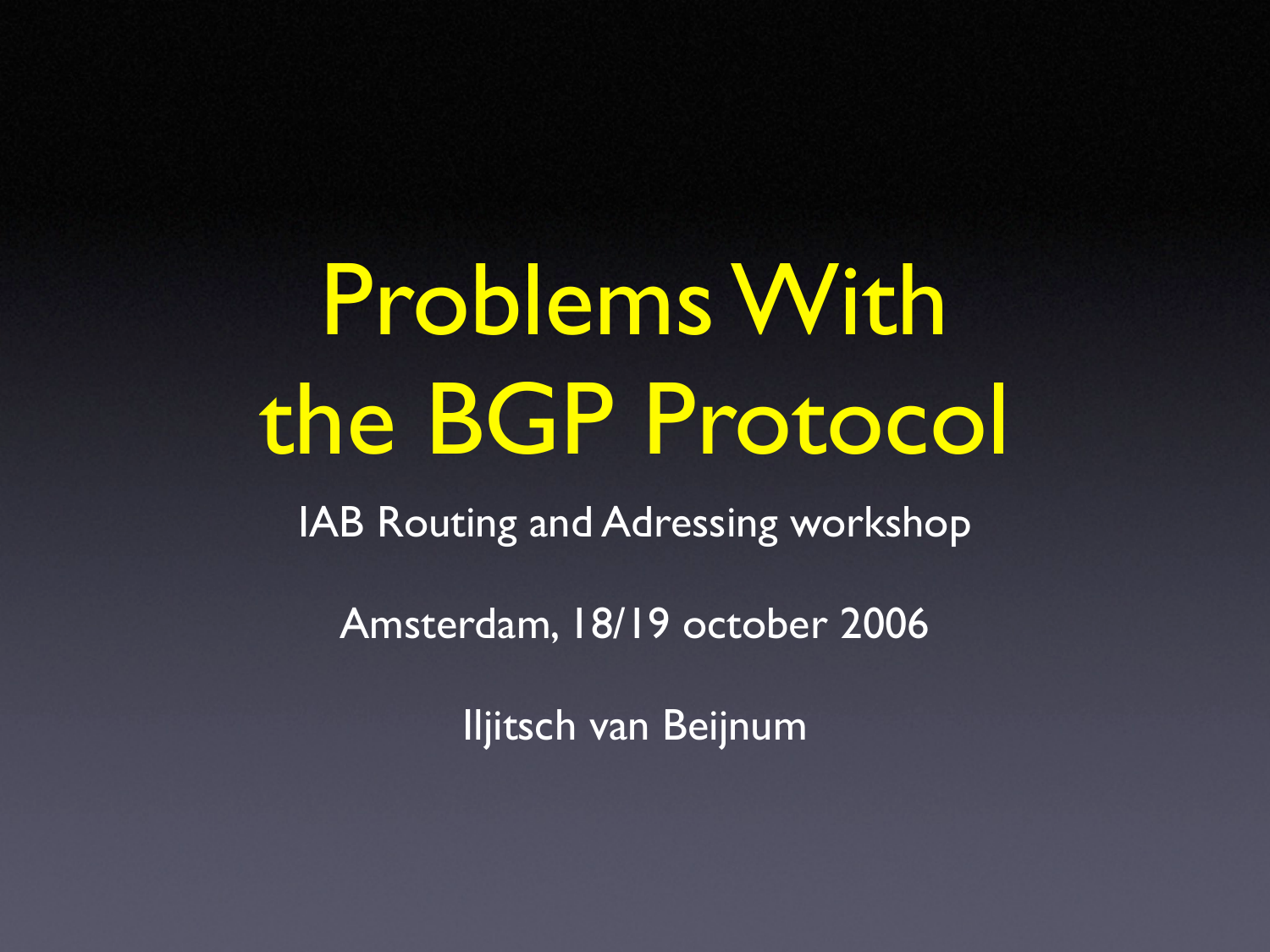# Work Per Prefix

- Actually prefixes with identical path attributes can be grouped into one update
- But: is grouping preserved?Work for router
- With 8 10 prefixes per AS: not a big deal?
- In IPv6: I 2 prefixes per AS: not a problem
- *Until we start doing BGP security...*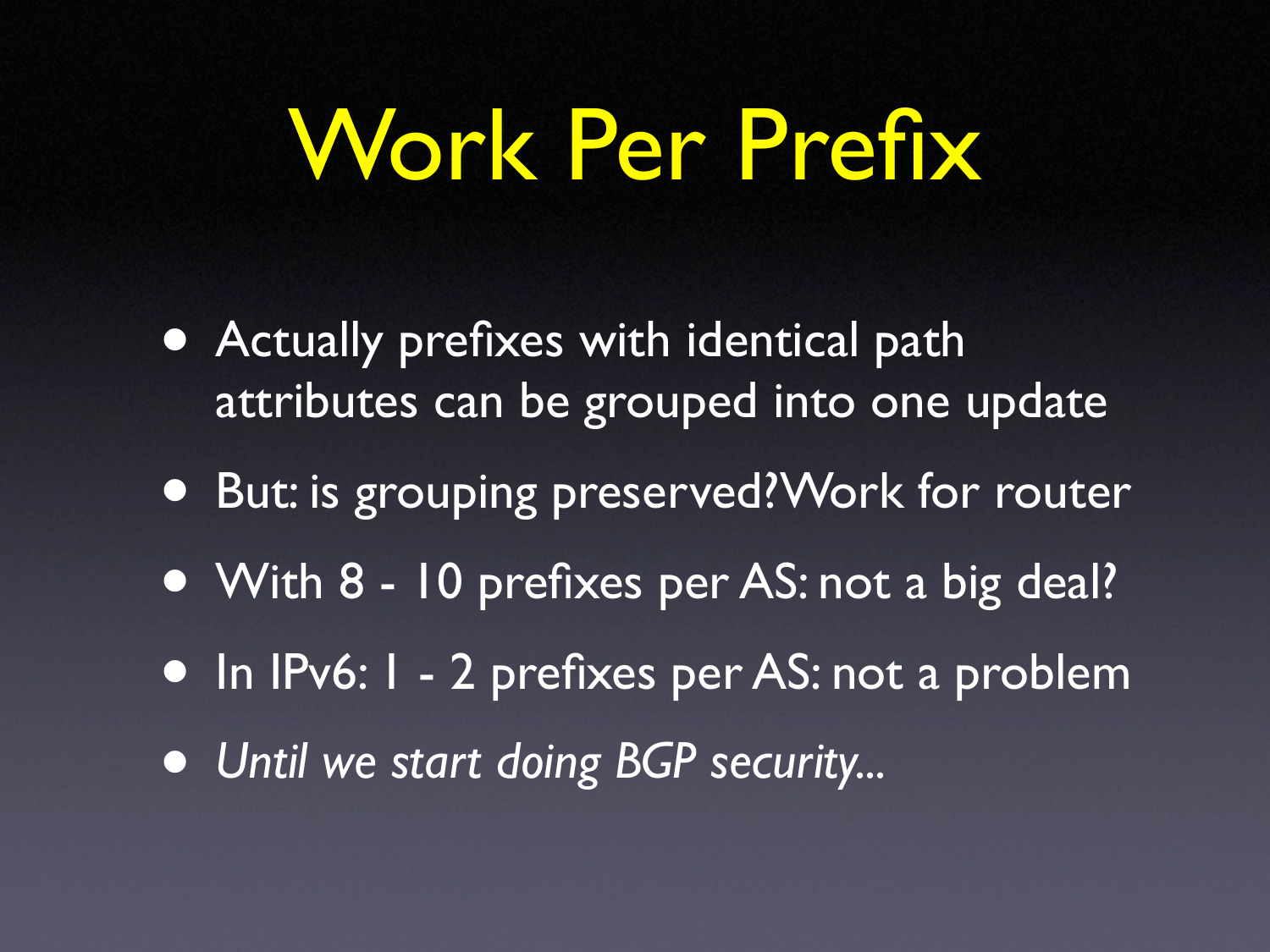# The AS Path

• Distance vector = count to infinity

- AS path  $=$  not infinity, but still...
- AS path is the only attribute that increases with distance = only inter-AS metric
	- but less and less usable as such as the network gets meshier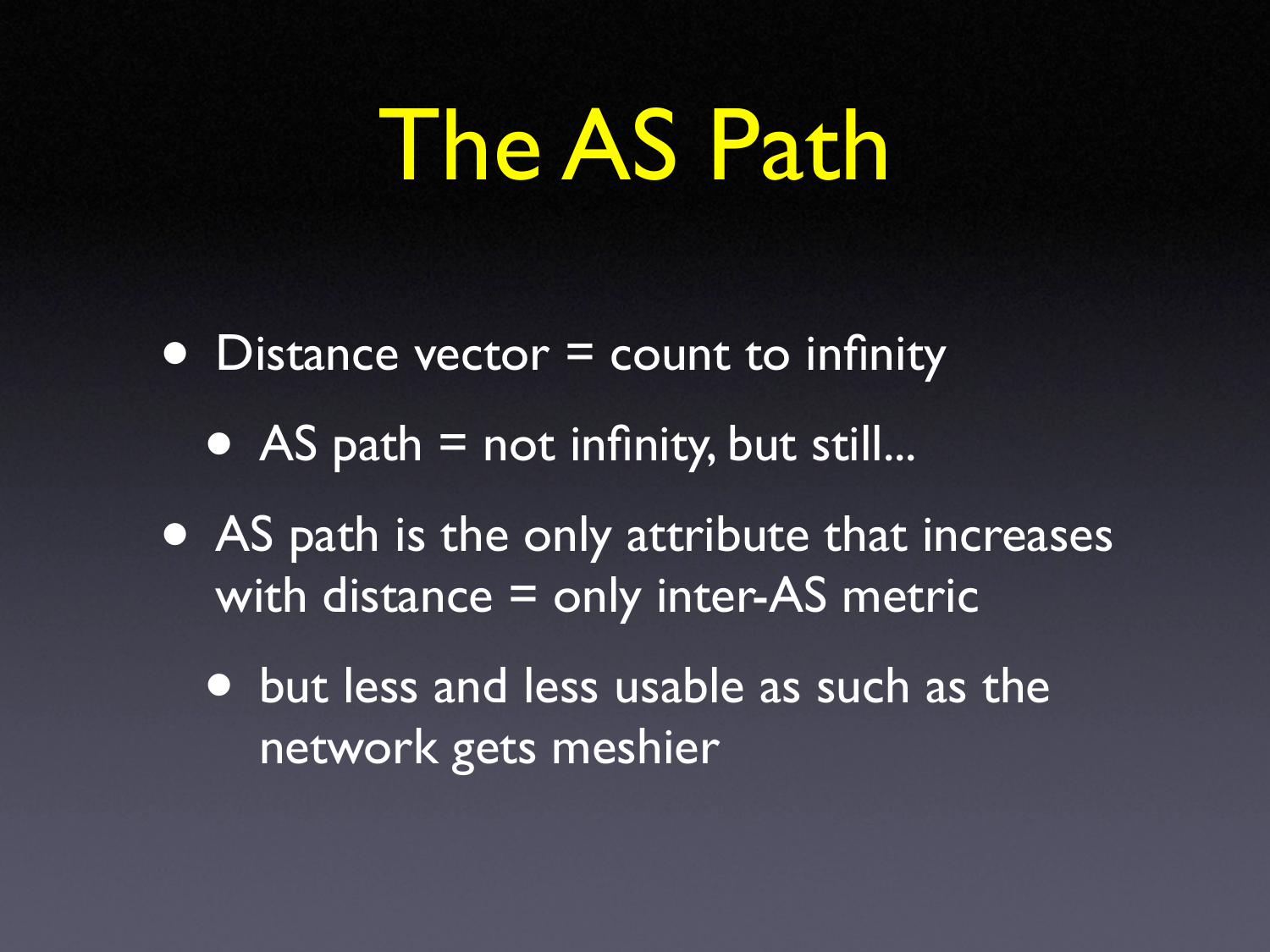Policy

• Makes BGP impossible (?) to model • iBGP (esp. IGP interactions) complex

R1

can even create intra-AS routing loops:

R2

 $R3 =$  R4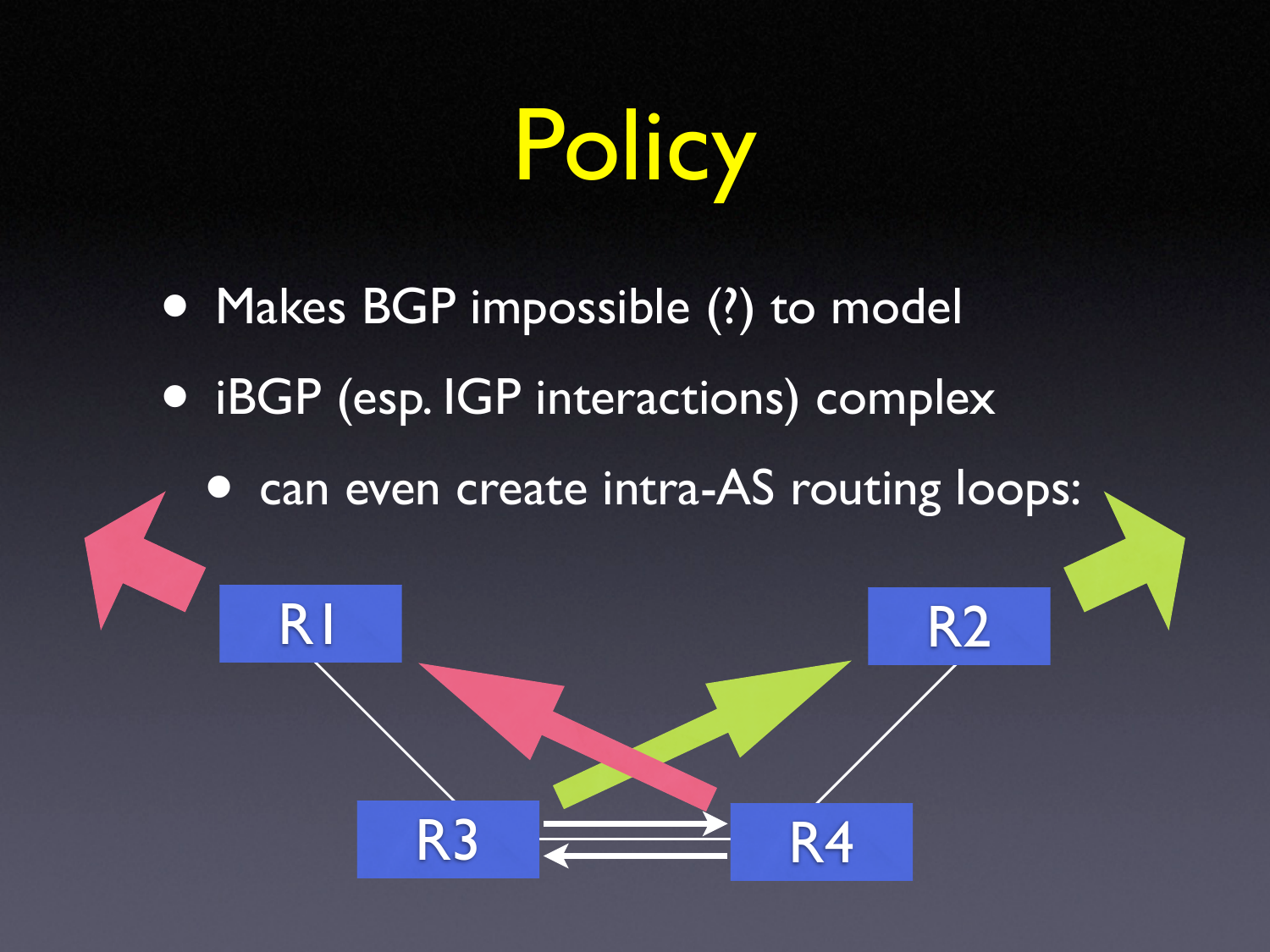### Failure Detection

- Through keepalive messages
- RFC: 30 s keepalive time, 90 s hold time
- Cisco: 60 and 180 seconds
- Can lower this, but...
	- when routers get busy, BGP message queues increase and keepalive sending/ processing may be delayed: session down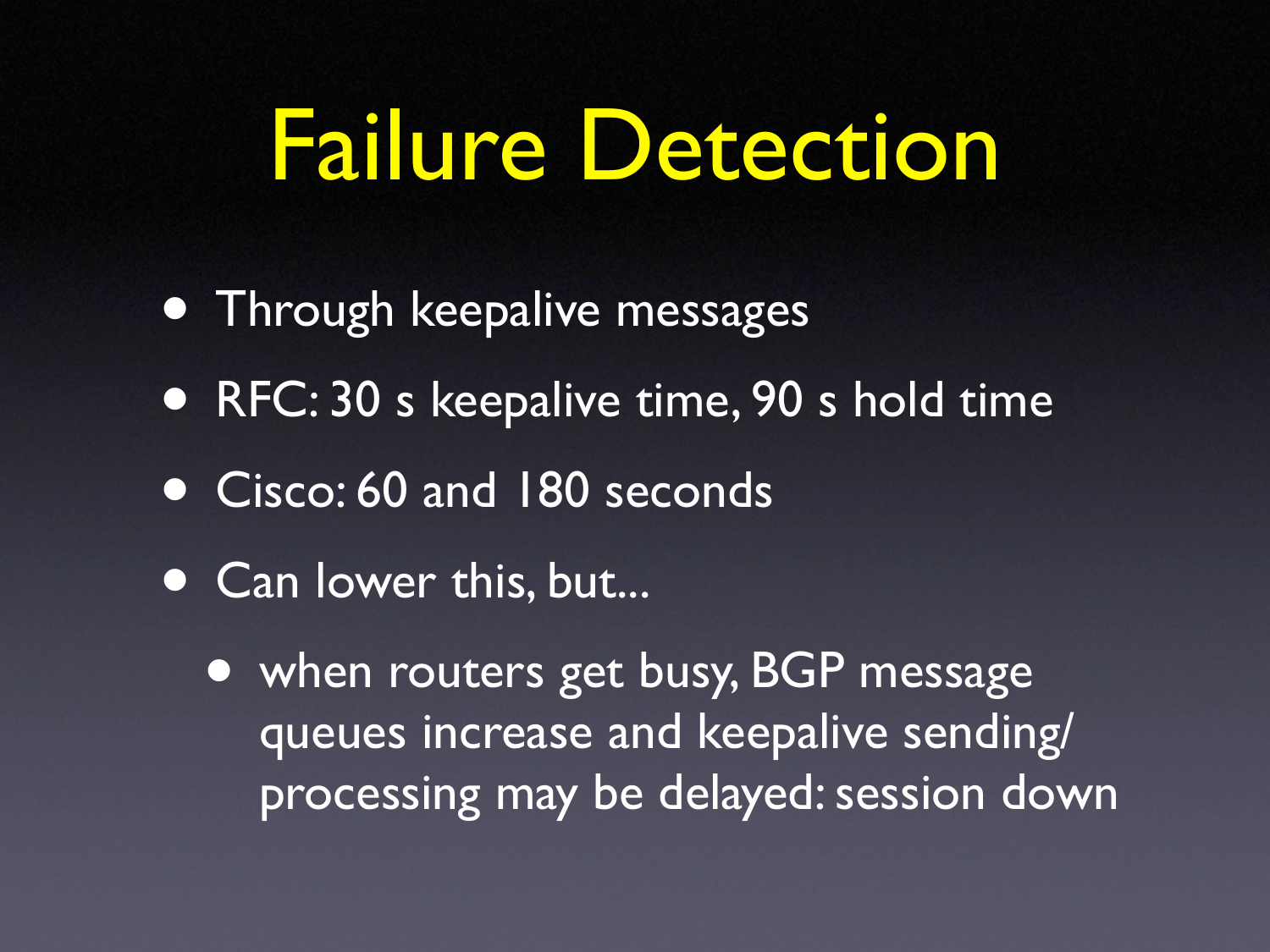### And More...

- Hard to configure (correctly)
- Easy to break aggregation
- Hard to aggregate other than at source
- Anyone can announce any prefix
	- can't tell what is and isn't legitimate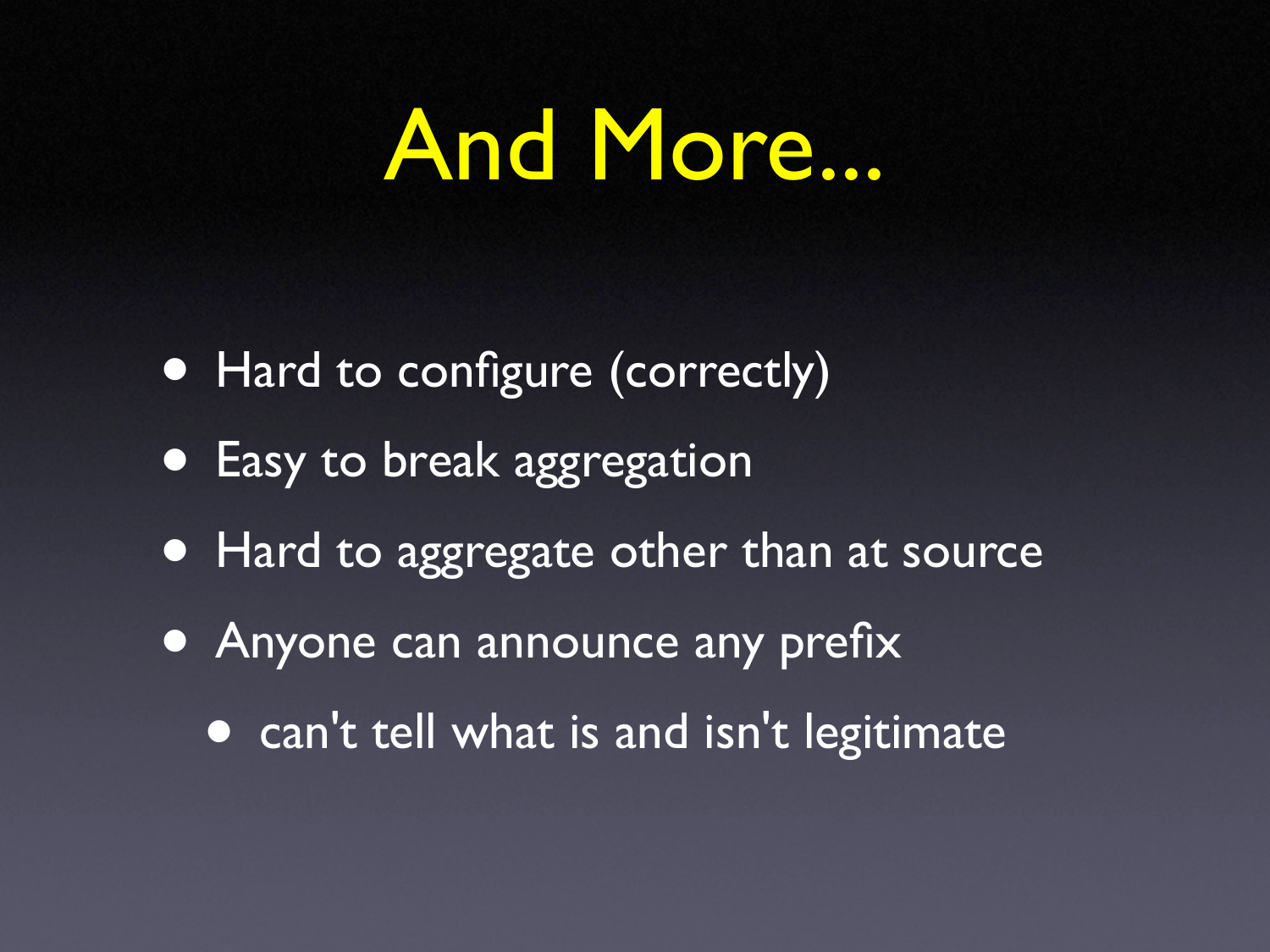# And More (2)

- Announcement valid until withdrawn
	- **need to remember which prefix was** announced to wich neighbor
- Can't attach information to withdrawal
- **Convoluted encodings for non IPv4 unicast**
- Legacy: encoding for multiprotocol, origin attribute, unclear capability negotiation